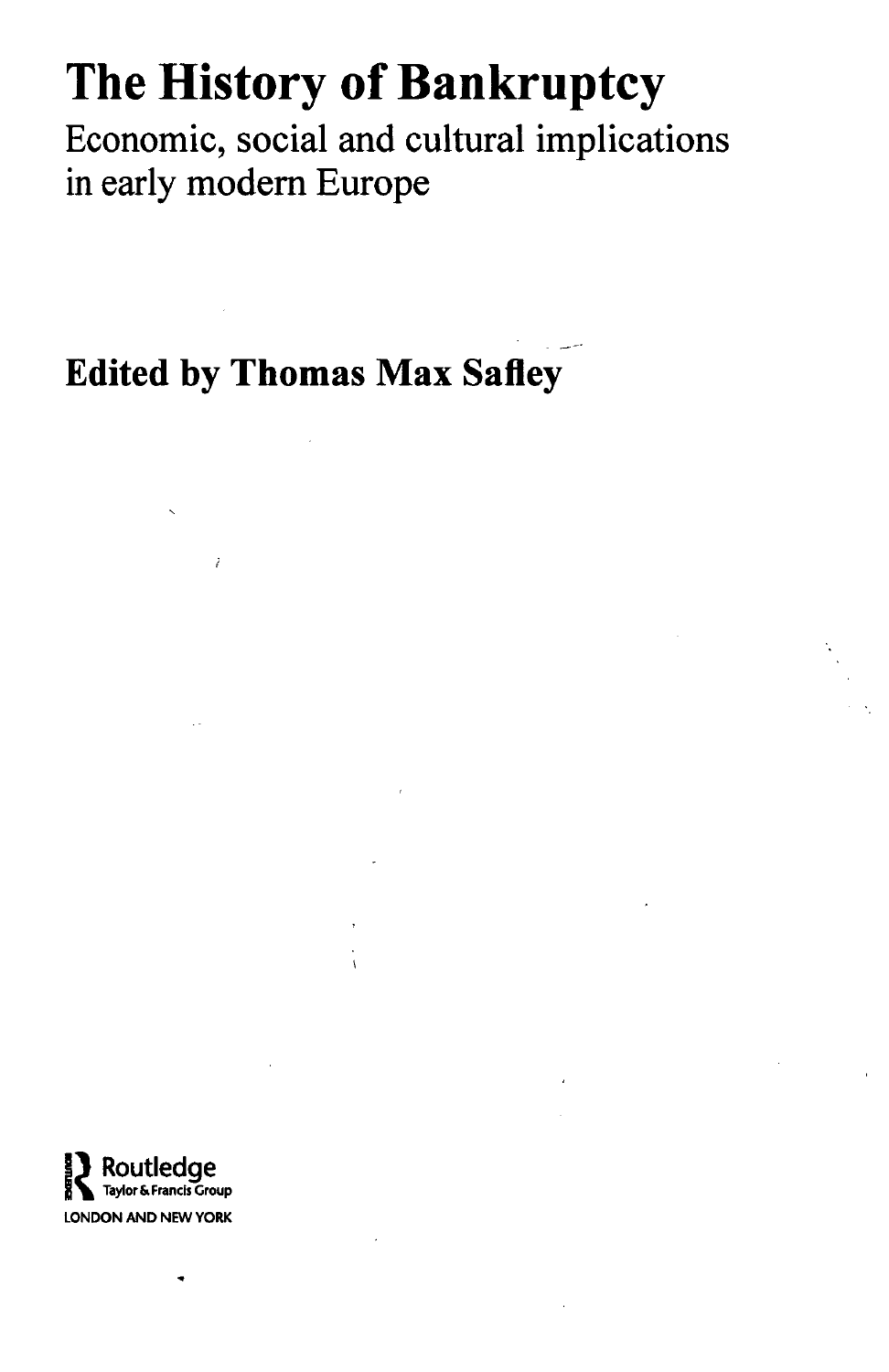## **Contents**

|                                             | List of contributors                                                                                                                         | xi           |
|---------------------------------------------|----------------------------------------------------------------------------------------------------------------------------------------------|--------------|
| 1<br>ŧ.                                     | Introduction: a history of bankruptcy and bankruptcy in<br>history<br>THOMAS MAX SAFLEY<br>ł                                                 | $\mathbf{1}$ |
|                                             | <b>PART I</b>                                                                                                                                |              |
| <b>Social contexts</b>                      |                                                                                                                                              | 17           |
|                                             | 2 Merchants' bankruptcies, economic development and social<br>relations in German cities during the long 16th century<br>MARK HÄBERLEIN      | 19           |
|                                             | 3 Debt and default in 18th-century Champagne<br>THOMAS BRENNAN                                                                               | 34           |
|                                             | 4 Credit, trust and risk: shopkeepers' bankruptcies in<br><b>18th-century Paris</b><br>NATACHA COQUERY                                       | 52           |
|                                             | 5 Financial networks, migration and the transformation of the<br>merchant elite in 18th-century Stockholm<br>KLAS NYBERG AND HÅKAN JAKOBSSON | 72           |
| <b>PART II</b><br><b>Business practices</b> |                                                                                                                                              | 95           |
| 6                                           | Bankruptcy in the Kingdom of Naples: the case of public<br>banks (17th to 18th centuries)<br>PAOLA AVALLONE                                  | 97           |

 $\bar{\gamma}$ 

j.